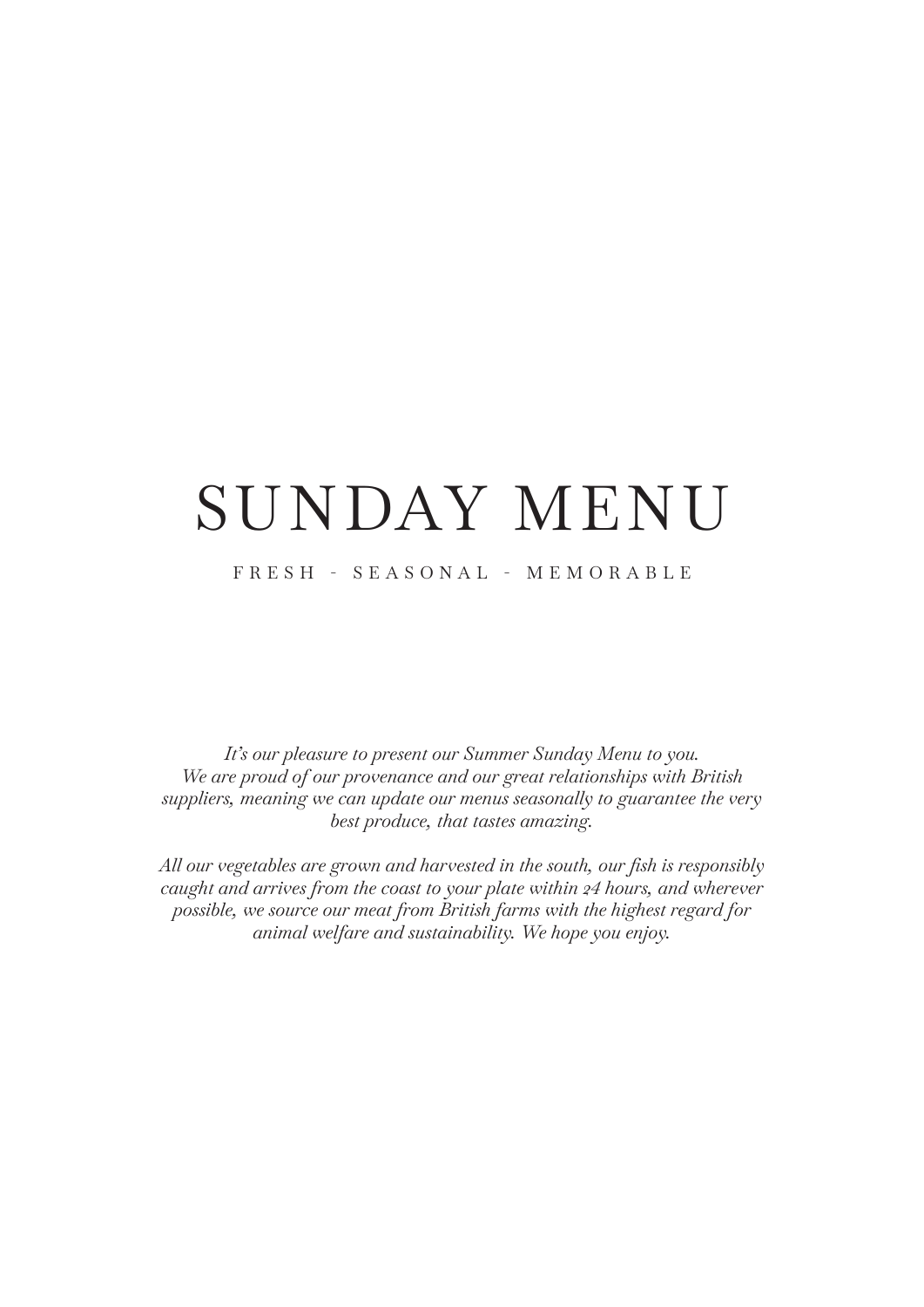| <i>Aperitifs</i>                                                                                               |       |  |  |  |
|----------------------------------------------------------------------------------------------------------------|-------|--|--|--|
| <b>Discarded Negroni</b><br>Tanqueray Gin, Sipello Surrey Hills, Discarded Cascara Vermouth, fresh orange peel | 10.30 |  |  |  |
| No-Groni<br>Seedlip Spice 94, Acorn Aromatic and Orange Bitters, fresh orange peel                             | 8.00  |  |  |  |
| <b>Royal Elderflower</b><br>St Germain, Prosecco, fresh raspberry                                              | 10.30 |  |  |  |
| <b>Sparkling Chambord</b><br>Chambord Liqueur, Prosecco, fresh raspberry                                       | 10.00 |  |  |  |

| While you wait                                                                                                        |                 |                                                           |      |  |
|-----------------------------------------------------------------------------------------------------------------------|-----------------|-----------------------------------------------------------|------|--|
| Bombay spiced pork scratchings                                                                                        | 3.75            | Botanical marinated nocellara olives (VE)                 | 3.95 |  |
| Freshly baked ancient grain sourdough (V)(**)<br>whipped smoked butter                                                | 6.50            | <b>Pulled ham hock and Cornish Cheddar</b><br>croquettes  | 7.50 |  |
| "Bang-Bang" cauliflower (VE)<br>fermented Scotch bonnet, yuzu and sesame<br>mayo, coriander shoots, fresh mint        | 5.50            | smoked bacon jam, summer truffle and<br>parmesan dressing |      |  |
|                                                                                                                       | <i>Starters</i> |                                                           |      |  |
| Homemade soup of the day<br>toasted sourdough, salted butter                                                          |                 |                                                           | 6.95 |  |
| Heritage tomato and goats cheese salad (V)(**)<br>grilled sourdough, toasted seeds, micro basil, bloody Mary dressing |                 |                                                           | 8.50 |  |
| Chicken and duck liver parfait<br>apricot and ginger chutney, spiced onion crumb and toasted brioche                  |                 |                                                           | 7.95 |  |
| Cornish crab cake<br>lobster cream sauce, poached St Ewe's egg, chervil hollandaise                                   |                 |                                                           |      |  |
| Hoi sin glazed crispy duck and watermelon salad (**)<br>Asian slaw, fermented red chilli, toasted sesame seeds        |                 |                                                           | 8.95 |  |
| Signature prawn cocktail<br>lobster Marie Rose, romaine lettuce, shaved fennel, prawn and paprika crumb               |                 |                                                           | 9.75 |  |
| Sussex Charmer cheese soufflé (V)<br>Cornish Orchard cider and summer truffle sauce                                   |                 |                                                           | 9.75 |  |
|                                                                                                                       |                 | = Sunday Roasts =                                         |      |  |

| $\omega$ <i>area<math>\alpha</math>y</i> <b>1</b> coable                                                                                                           |       |  |  |
|--------------------------------------------------------------------------------------------------------------------------------------------------------------------|-------|--|--|
| Dry aged rump cap of British beef<br>homemade horseradish cream                                                                                                    | 21.50 |  |  |
| 28 day aged sirloin of British beef<br>homemade horseradish cream                                                                                                  | 25.95 |  |  |
| Roast loin of British pork<br>cider apple sauce, crackling                                                                                                         | 17.50 |  |  |
| Lemon, thyme and honey roasted chicken supreme<br>braised chicken and bacon stuffing                                                                               | 19.95 |  |  |
| Trio of roasts<br>beef rump, pork loin, chicken and bacon stuffing                                                                                                 | 21.50 |  |  |
| All of the above served with homemade Yorkshire pudding, smoked beef fat roast potatoes and carrots,<br>summer greens and lashings of house gravy                  |       |  |  |
| Seasonal vegetable pie (see specials board) (V)<br>confit new potatoes, summer greens, roasted onion gravy                                                         | 17.50 |  |  |
| Filo pastry with summer vegetables $(VE)$<br>courgette, spinach, olive and roquito peppers, served with confit new potatoes, summer greens,<br>roasted onion gravy | 17.50 |  |  |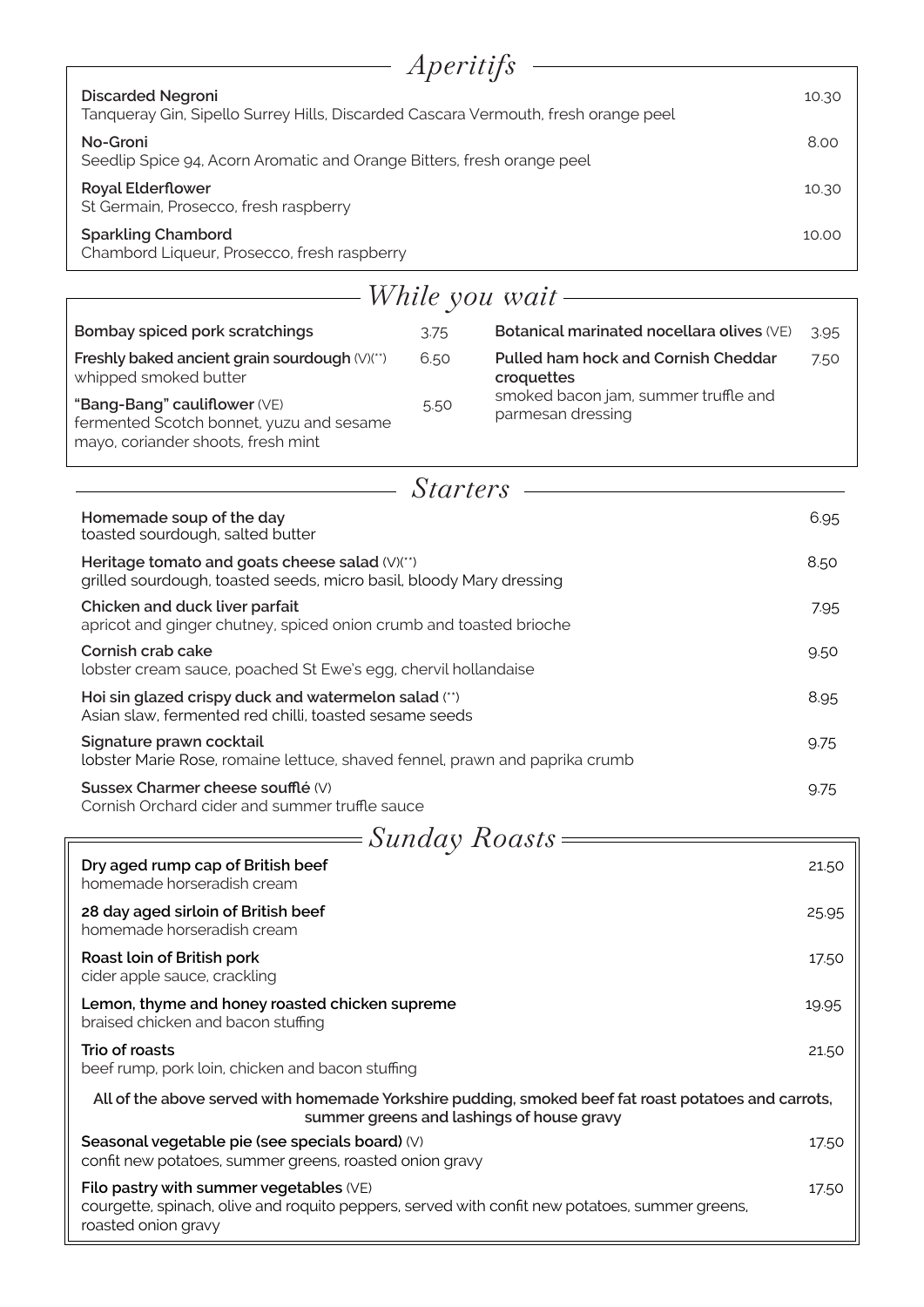| Mains                                                                                                                                                  |       |
|--------------------------------------------------------------------------------------------------------------------------------------------------------|-------|
| Signature chicken Caesar salad<br>fresh romaine lettuce, soft boiled St Ewe's egg, smoked anchovy and rosemary crumb, parmesan<br>and truffle dressing | 16.50 |
| Luxury fish pie<br>fresh haddock, scallops, tiger prawns, soft boiled St Ewe's egg, lobster cream sauce, summer salad                                  | 19.50 |
| Cornish Orchard battered fish and chips<br>crispy battered haddock, triple-cooked chunky chips, braised marrow-fat peas, tartare sauce                 | 16.95 |
| Goan spiced South Coast bream and tiger prawn curry (**)<br>Brick Lane sweet potato dahl, coriander shoots, grilled flatbread                          | 23.50 |
| Chicken and ham pie<br>hand pressed beef dripping pastry, English mustard and chive mash, smoked beef fat roasted carrots                              | 17.95 |
| Pea and mint risotto $(V)(**)$<br>chargrilled courgette, baked sunflower seeds, shaved Sussex Charmer, dressed rocket                                  | 14.95 |
| Add smoked pancetta lardons                                                                                                                            | 2.50  |
| Prime British beef burger<br>signature house sauce, crispy onions, romaine lettuce, 'nduja ketchup, skin-on-fries                                      | 16.50 |
| Add pulled smoked pork shoulder                                                                                                                        | 4.00  |
| Add Red Leicester cheese                                                                                                                               | 1.00  |
| Add smoked bacon jam                                                                                                                                   | 1.00  |
| Plant-based burger (VE)<br>crispy onions, signature house sauce, romaine lettuce, skin-on-fries, avocado and basil mayo                                | 16.50 |
| Add smoked vegan cheese                                                                                                                                | 1.00  |

## **Upgrade to triple-cooked chips for £1**

|                                                                                               |      | Perfect Sides                                                                                                    |      |
|-----------------------------------------------------------------------------------------------|------|------------------------------------------------------------------------------------------------------------------|------|
| Smoked beef fat roast potatoes                                                                | 3.95 | Yorkshire pudding (V)                                                                                            | 1.50 |
| Cauliflower cheese $(V)$<br>triple cheese and truffle sauce, crisp<br>parmesan crumb          | 4.50 | Star anise and smoked beef fat<br>roasted carrots<br>pomegranate chimichurri                                     | 3.50 |
| Confit new potatoes (**)<br>smoked pancetta lardons, pickled red                              | 4.50 | Rocket and parmesan salad (V)<br>beersamic dressing                                                              | 4.25 |
| onion, baby watercress<br>Proper skin-on-fries (VE)                                           | 3.75 | Heritage tomato (VE)<br>pickled red onion and basil                                                              | 4.50 |
| rosemary and thyme sea salt<br>Proper triple-cooked chips (VE)<br>rosemary and thyme sea salt | 4.50 | Seasonal summer greens (V)<br>charred hispi cabbage, grilled yellow<br>courgette, peas, confit garlic, chive and | 4.50 |
| Add truffled triple cheese sauce (V)                                                          | 1.00 | shallot butter                                                                                                   |      |